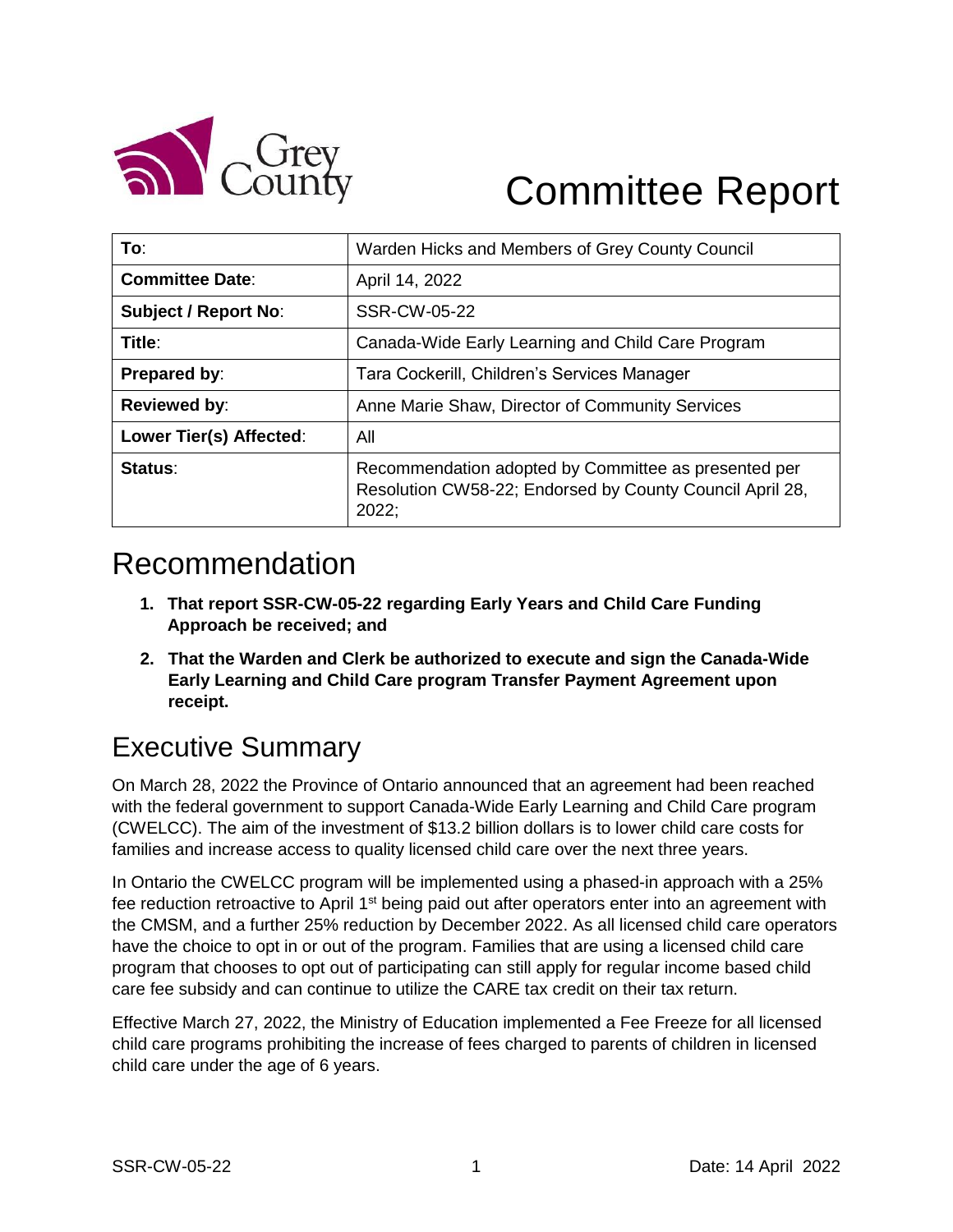## Background and Discussion

On March 28, 2022 the Province of Ontario announced that an agreement had been reached with the federal government to support Canada-Wide Early Learning and Child Care program (CWELCC). The investment of \$13.2 billion dollars will lower child care costs and increase access to quality licensed child care over the next three years.

In Ontario the CWELCC program will be taking a phased-in approach based on five pillars: improved affordability, improved access, sustaining high-quality service, inclusion and enhanced data and reporting.

### Affordability

Existing licensed child care programs will have the option to opt-in or opt-out of the CWELCC program. Operators have until September 1, 2022 to make this decision.

As part of the phased-in approach, families will see an initial fee reduction of up to 25% (to a minimum of \$12.00/day) retroactive to April 1, 2022. A further reduction will reduce average child care fees by 50% by the end of December, 2022.

Additional reductions will take place in September 2024 and September 2025, bringing the provincial daily average cost for licensed child care to \$10.00 per day.

Rebates to parents are anticipated to begin in May, 2022 and will be retroactive to April 1, 2022 for families that were using eligible licensed child care programs during that time period. Families will not receive rebates until agreements have been signed with individual licensed child care operators.

The existing child care fee subsidy program will continue to be available to support lowerincome families with affordability.

### Access

The CWELCC program includes supports for increased of 86,000 licensed child care spaces (including 15,000 licensed spaces created since 2019).

The Children's Services department will work with Ministry of Education staff to ensure new licensed spaces are approved in targeted areas of need.

### **Quality**

The Ministry of Education will begin consultations on measures to support and recognize the dedication of the child care workforce, including professional development training and initiatives.

### Inclusion

Future space expansion plans and programming will support the need for child care access for low-income children, vulnerable children, children from diverse communities, Francophone and Indigenous children.

### Wages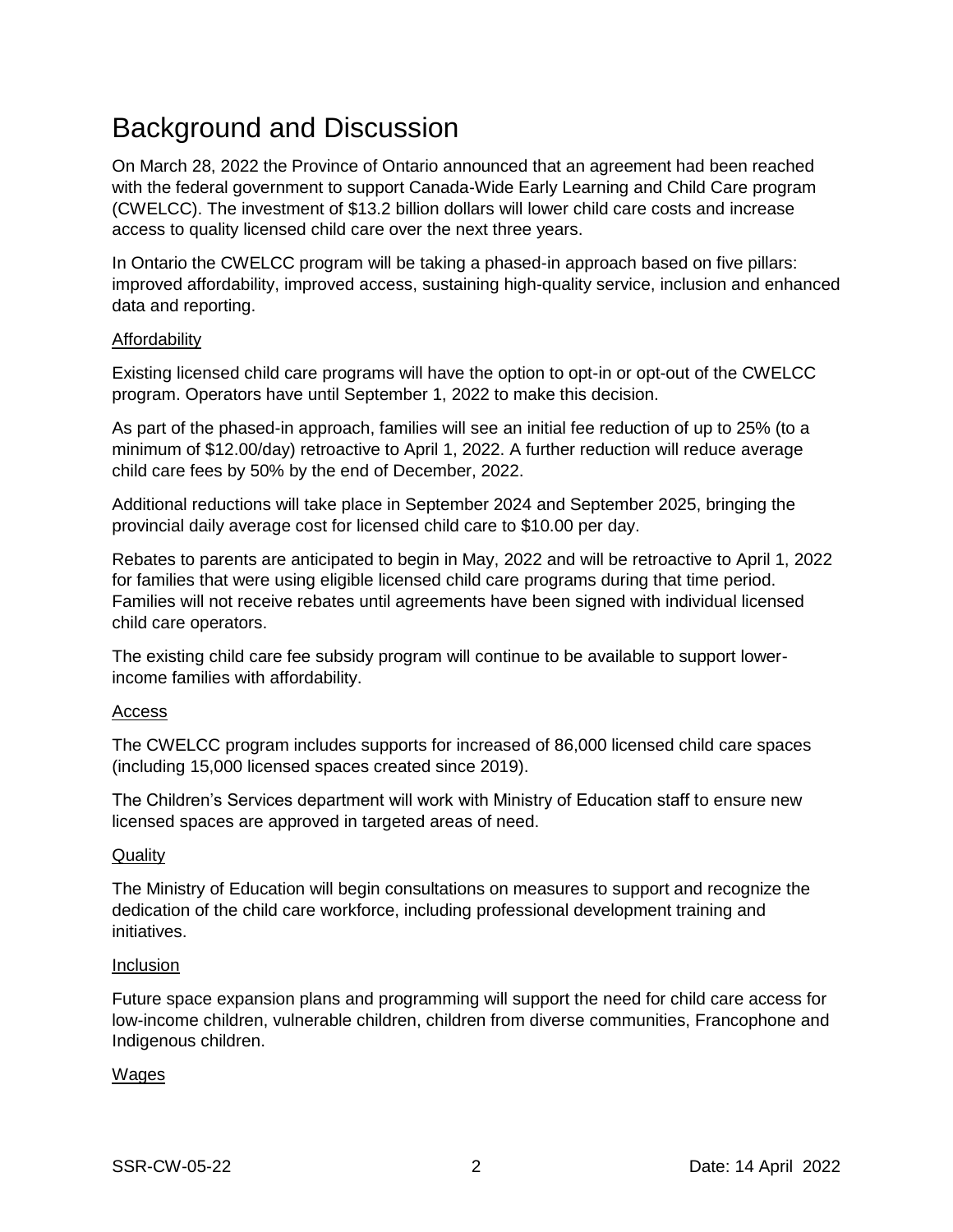The anticipated guidelines will provide a wage floor for qualified Registered Early Childhood Educators. The initial wage requirement will require operators to pay qualified staff a minimum of \$18.00/hour, including the existing \$2.00/hour provincial wage enhancement grant (WEG). The minimum wage floor will increase by \$1.00/per year until the rate of pay reaches \$24.00/hour including the provincial WEG.

### Role of the Service System Managers

The role of the CMSMs/DSSABs will continue as the designated child care and early years' service system managers responsible for planning and managing licensed child care services and EarlyON Child and Family Centres in local communities.

The Children's Services team will work with EDU representatives to enroll participating licensed child care operators in the CWELCC program. CMSMs will assess operator viability prior to supporting enrollment in the program.

The Ministry of Education has stated that the previously announced administrative funding cuts will be restored and has indicated that a transfer payment agreement (TPA) and funding guidelines will be shared with CMSMs in the Spring of 2022. A further report will be brought to council when the TPA and guidelines are released.

## Legal and Legislated Requirements

Will be assessed upon receipt of guidelines and transfer payment agreement.

## Financial and Resource Implications

Will be assessed upon receipt of guidelines and transfer payment agreement.

## Relevant Consultation

☒ Internal

Social Services

Finance

☐ External (list)

## Appendices and Attachments

[Provincial Backgrounder](https://news.ontario.ca/en/backgrounder/1001867/ontarios-child-care-action-plan-puts-families-first)